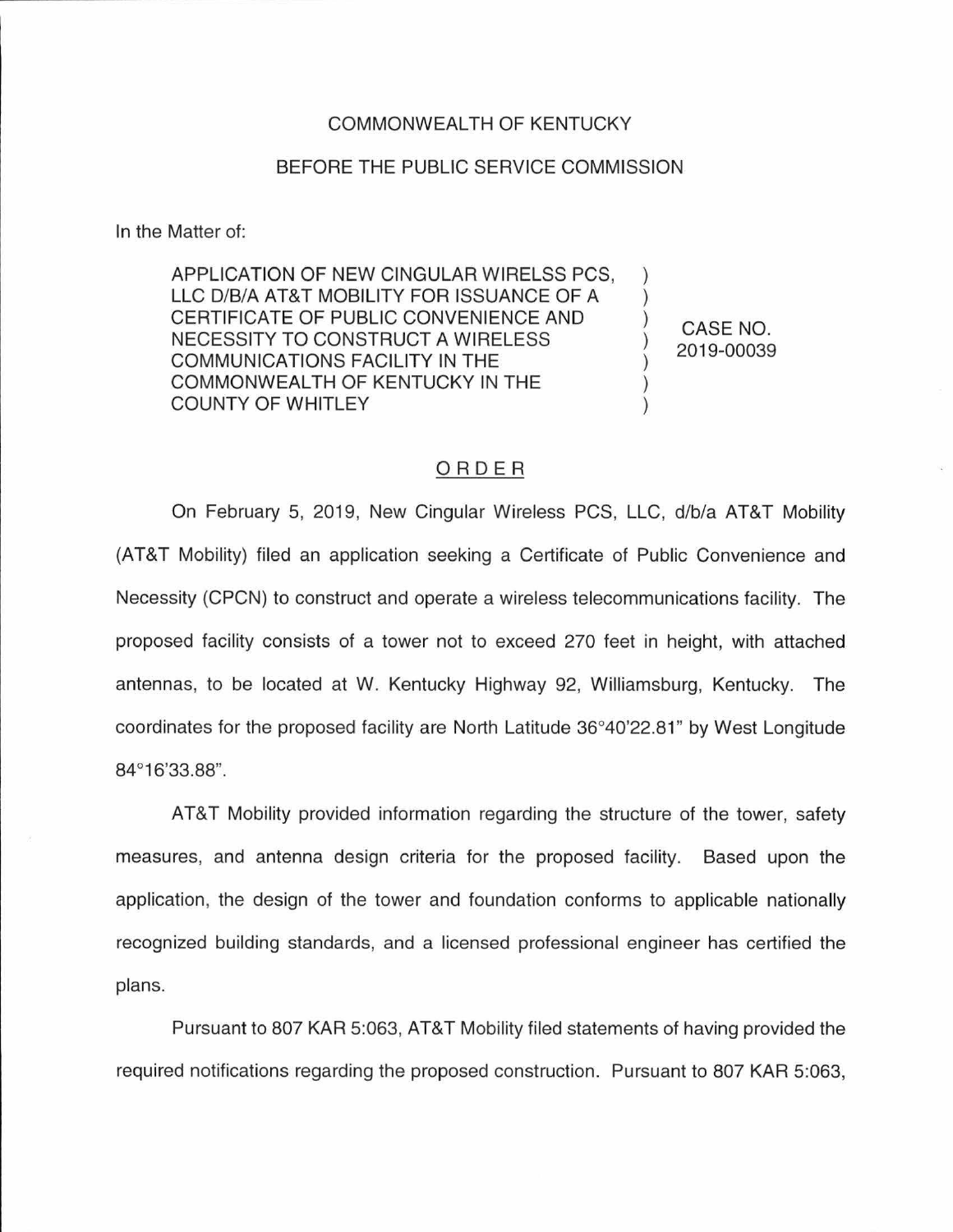AT&T Mobility filed evidence that the county judge/executive and all property owners within 500 feet and contiguous to the cell site have been notified of the proposed construction. The notices solicited any comments and informed the recipients of their right to request intervention. As of the date of this Order, no public comments or requests for intervention have been received.

AT&T Mobility has provided a copy of The Determination of No Hazard to Air Navigation provided by the Federal Aviation Administration. AT&T Mobility has also provided documentation of approval to construct a tower from the Kentucky Airport Zoning Commission.

The Commission, having considered the evidence of record and being otherwise sufficiently advised, finds that AT&T Mobility has demonstrated that a facility is necessary to provide adequate utility service and, therefore, a CPCN to construct the proposed facility should be granted.

Pursuant to KRS 278.280, the Commission is required to determine proper practices to be observed when it finds, upon complaint or on its own motion, that the facilities of any utility subject to its jurisdiction are unreasonable, unsafe, improper, or insufficient. To assist the Commission in its efforts to comply with this mandate, AT&T Mobility should notify the Commission if the antenna tower is not used to provide service in the manner set out in the application and this Order. Upon receipt of such notice, the Commission may, on its own motion, institute proceedings to consider the proper practices, including removal of the unused antenna tower, which should be observed by AT&T Mobility.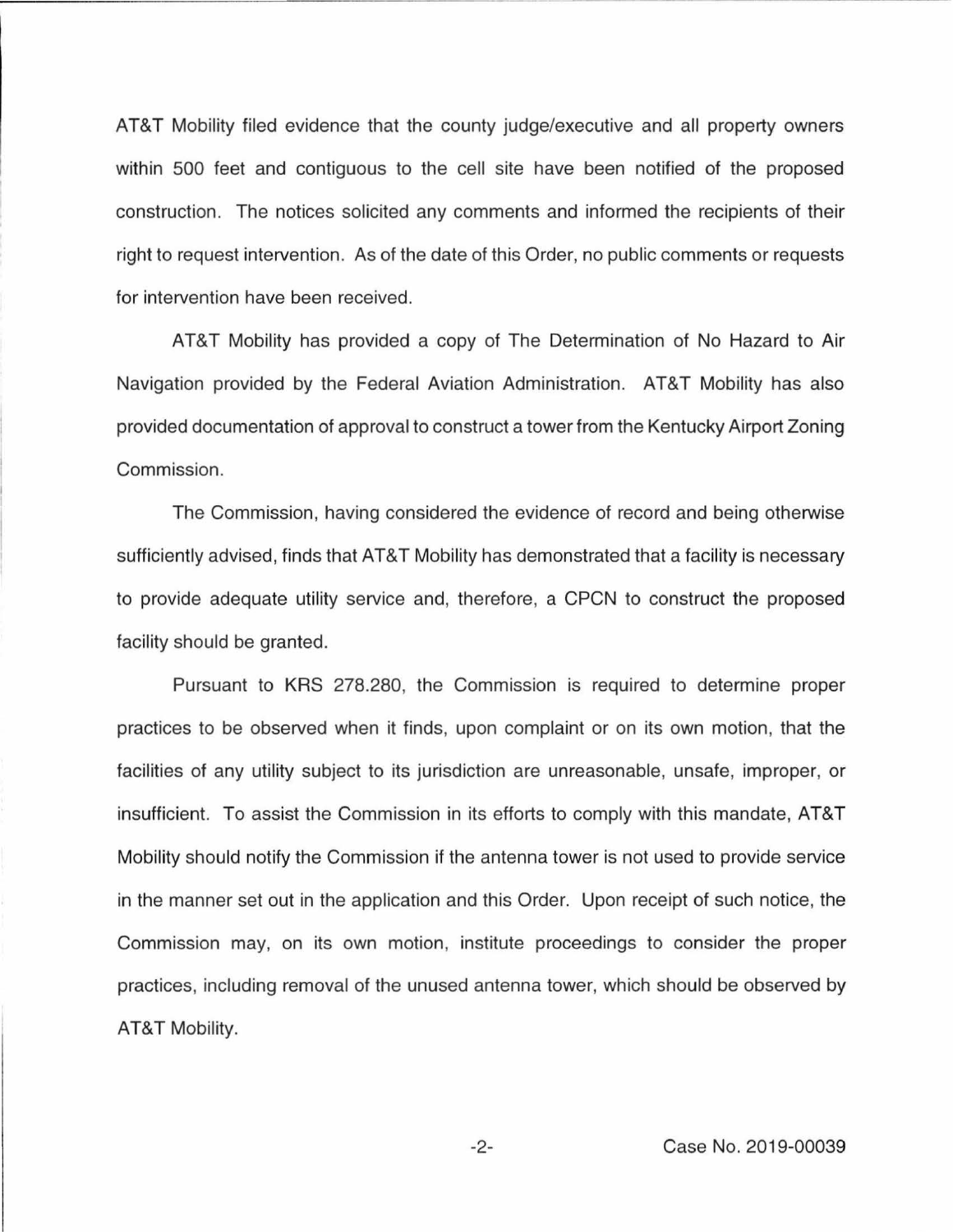## IT IS THEREFORE ORDERED that:

1. AT&T Mobility is granted a CPCN to construct a wireless telecommunications facility. The proposed facility consists of a tower not to exceed 270 feet in height, with attached antennas, to be located at W. Kentucky Highway 92, Williamsburg, Kentucky. The coordinates for the proposed facility are North Latitude 36°40'22.81" by West Longitude 84°16'33.88".

2. AT&T Mobility shall immediately notify the Commission in writing if, after the antenna tower is built and utility service is commenced, the tower is not used for a period of three months in the manner authorized by this Order.

3. Documents filed, if any, in the future pursuant to ordering paragraph 2 shall reference this case number and shall be retained in the post-case correspondence file.

4. This case is closed and removed from the Commission's docket.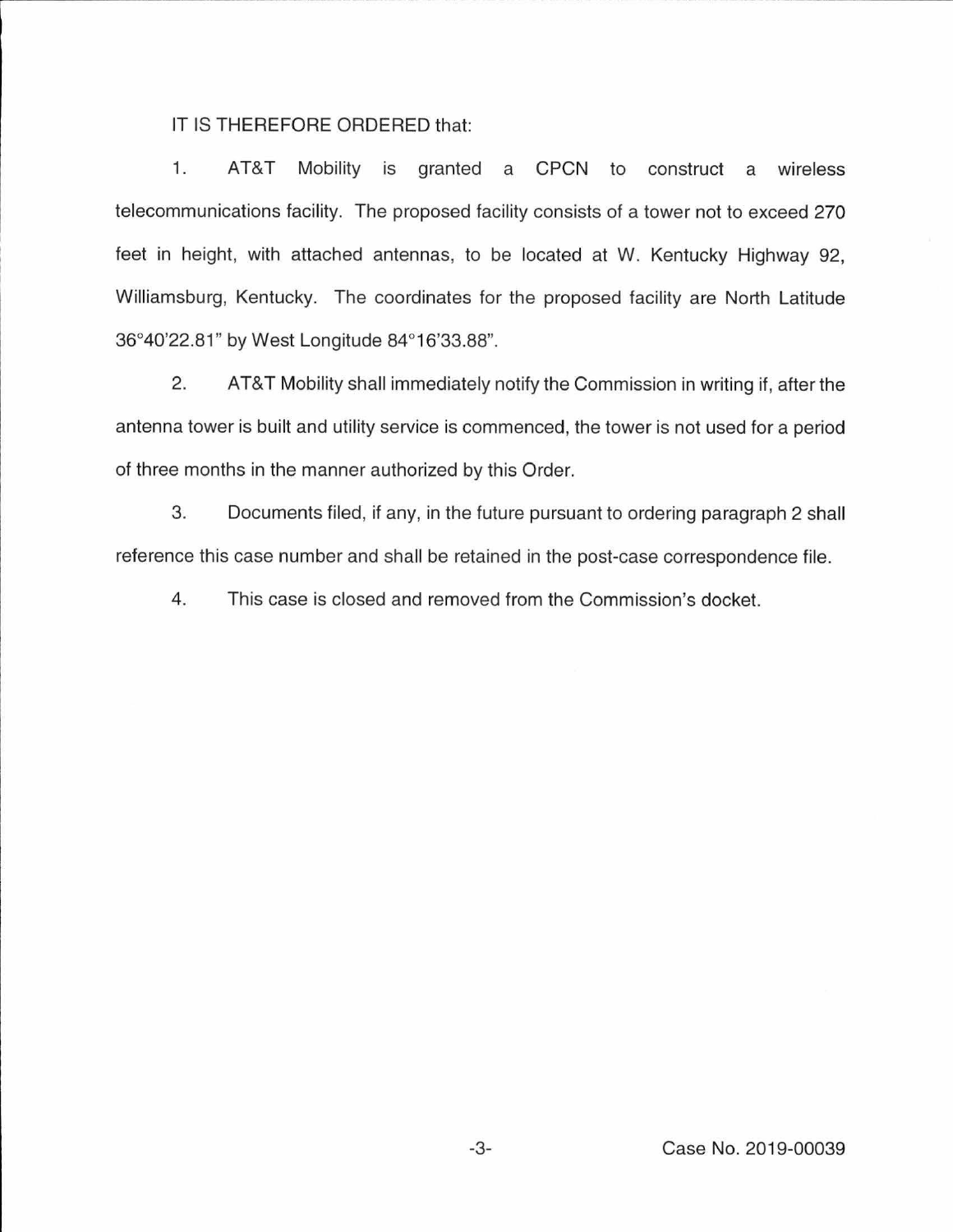By the Commission

| <b>ENTERED</b> |                                                     |
|----------------|-----------------------------------------------------|
|                | APR 1 2 2019                                        |
|                | <b>KENTUCKY PUBLIC</b><br><b>SERVICE COMMISSION</b> |

ATTEST:

Que R. Pinso

Executive Director

Case No. 2019-00039